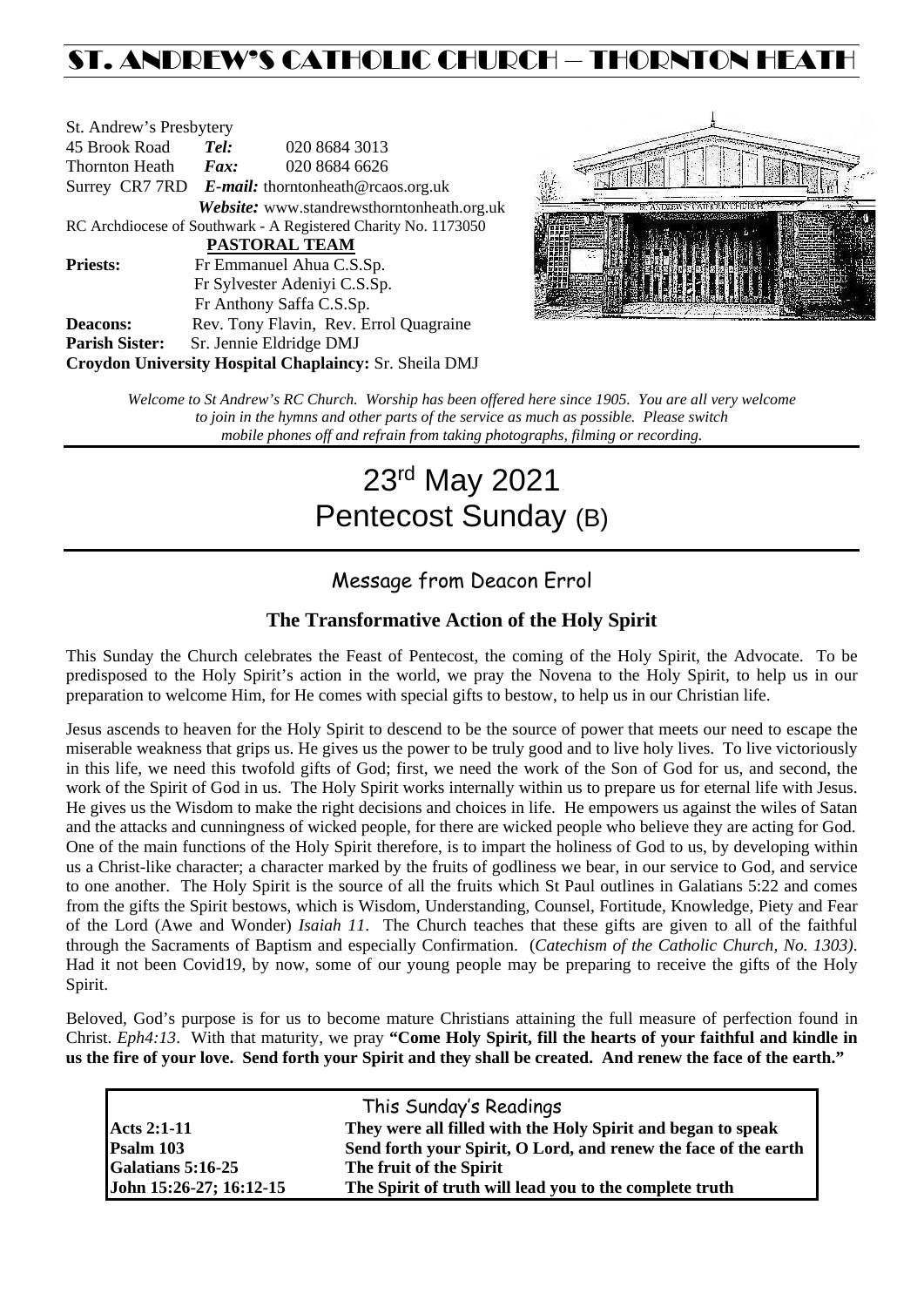# Diary for the Week

| Sunday $23^{rd}$ May<br>6.00pm (Saturday) First Mass of Sunday<br><b>Andrew Rodrigues RIP</b> |
|-----------------------------------------------------------------------------------------------|
|                                                                                               |
| Canon Francis Moran RIP (F)<br>Pentecost Sunday<br>$9.30$ am<br><b>Mass</b>                   |
| Jessica Mary Badu RIP<br>11.30am<br><b>Mass</b>                                               |
| 6.00 <sub>pm</sub><br>For the People of the Parish<br><b>Mass</b>                             |
| Monday $24^{th}$ May<br>7.30am<br>Stephen De Winter – Special Intention<br>Mass               |
| Adesoji Grillo RIP Anniv<br>10.00am<br><b>Mass</b>                                            |
| Tuesday 25 <sup>th</sup> May<br>7.30am<br>Diego Paes RIP (Birthday)<br>Mass                   |
| 10.00am<br>For Our suffering Souls (Anniv)<br><b>Mass</b>                                     |
| Wednesday 26 <sup>th</sup> May<br>7.30am<br>Paul Etuka RIP<br><b>Mass</b>                     |
| 10.00am<br>Daniel Messina RIP<br><b>Mass</b>                                                  |
| Thursday $27th$ May<br><b>Sr Mary Martin RIP</b><br>7.30am<br><b>Mass</b>                     |
| 10.00am<br>For Souls In Purgatory (J. Okoroafor)<br><b>Mass</b>                               |
| Friday $28^{th}$ May<br>"Frank" Thanksgiving<br>7.30am<br><b>Mass</b>                         |
| Patrick Tiernan RIP<br>10.00am<br><b>Mass</b>                                                 |
| Saturday 29th May<br>$9.30$ am<br><b>Mass</b><br>Deceased Members D'Sa Family RIP             |
| $10.00 - 10.30$ am<br><b>Confessions</b>                                                      |
| <b>Confessions</b><br>$5.00 - 5.30$ pm                                                        |
| 6.00 <sub>pm</sub><br><b>First Mass of Sunday</b><br>Orlando Gonsalves – Wellbeing            |
| Sunday 30 <sup>th</sup> May<br>9.30am<br>In Honour of Our Lady of Africa<br><b>Mass</b>       |
| Mary Badu & Family – Wellbeing<br>The Most Holy Trinity<br>11.30am<br><b>Mass</b>             |
| For the People of the Parish<br>6.00 <sub>pm</sub><br><b>Mass</b>                             |

Church cleaners: this week: Judie's Crew, next week: Fifi's Group

# St. Andrew's Parish Notices

## **LIVE STREAMING OUR MASSES**

We are very happy to let you know that you can now go to our website to have access to our live streaming of Holy Mass. We will be live streaming all our Masses. So far all has been working very well.

This is the address for accessing our live streaming<https://www.churchservices.tv/thorntonheath>

#### **SECOND COLLECTION THIS WEEKEND**

The second collection this week, 23<sup>rd</sup> May, will be for Pentecost Sunday, Spiritan Feast Day collection. This collection is also for the Holy Ghost Fathers and the missionary work carried out worldwide.

#### **LEGION OF MARY**

The group will be meeting in the Church on Wednesday  $26<sup>th</sup>$  May at 7.30pm to say the Legion of Mary prayers and the Rosary. If anyone would like to join them in the Church, you are most welcome to come along.

#### **REPOSITORY**

The Repository will be open after the 9.30am Mass on Sundays. For access you will need to re-enter the Church at the front entrance after exiting through the side doors.

#### **GIFT AID ENVELOPES**

Gift Aid envelopes for 2021/22 are available in the porch for collection. Please collect your envelopes after each Mass. This is also a good opportunity for you to sign up if you are not already in the scheme. The Gift Aid Scheme allows the parish to claim 25p tax back from HMRC for every £1 you donate. It will not cost you any extra. The only requirement is you must be paying UK tax. Please collect the relevant forms from the porch or pass your contact details to the parish office.